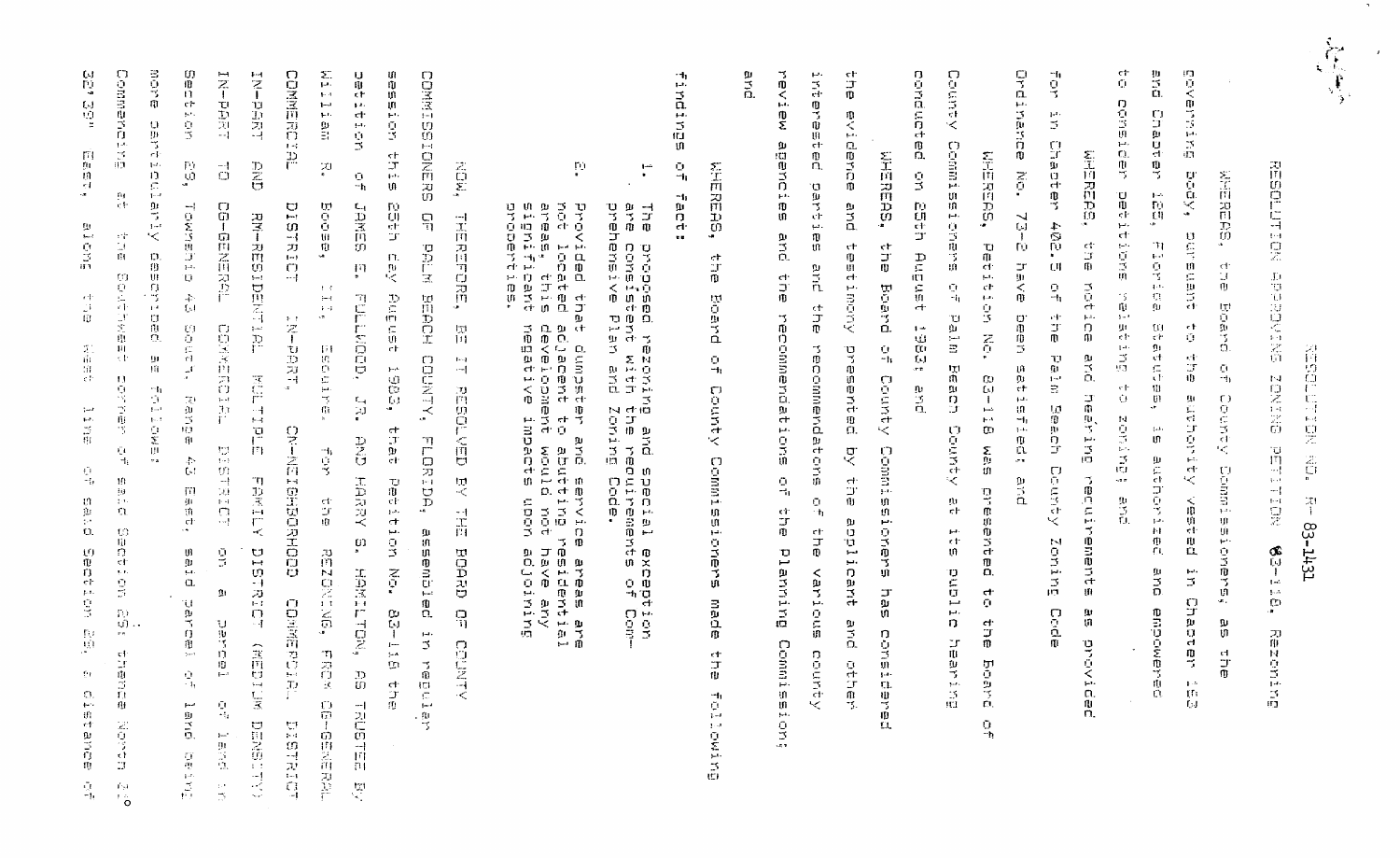1716.00 feet, thence South 88°26'57" East, along a line parallel with and 1716.00 feet Northerly of, as measured at right anoles to, the South line of the Southwest 1/4 of said-Section 29, a distance of 228.43 feet to a point in the East right-of-way line of Old Congress Avenue, as recorded in Official Record Book 1421, Pages 307 through said point being the Southwest corner of Castles 316. inclusive. Contress Avenue Addition, an unrecorded subdivision, and the Point of Beginning; thence, North 00009'20" East, along said East right-of-way and along the West boundary of said-Castles-Congress-Avenue line. a distance of 92.52 feet to the Southwest corner of Addition. unrecorded Lot 6 of said Castles Congress Avenue Addition; thence, South 82º 26'57" East, along the South line of unrecorded Lots 5 and 6 of said subdivision, a distance of 143.84 feet to the Southeast corner of unrecorded Lot 5 of said subdivision; thence, North 01º 32' 39" East, alons the East line of said Lot 5, a distance of 72.50 feet to the Northeast corner of said Lot 5; thence, North 88 26'57" West, along the North line of said Lots 5 and 6 of said subdivision, a distance of 145.60 feet to the intersection with the said East right-of-way line of Old Congress Avenue; thence, North 00°09'20" East, along said right-of-way line, a distance of 138.90 feet to the Point of Curvature of a curve to the Left, having a radius of 392.54 feet; thence. Northerly along said curve, and continuing along said East right-of-way line, through a central angle of 03 49'23", a distance of 26.19 feet to a point in a line 2046.00 feet Northerly of, as measured at richt angles to, the South line of the Southwest 1/4 of said Section 29; thence, South 88° 26'57" East, along said line, a distance of 440.44 feet: thence South 01º32'39" West, along a line 660 feet Easterly of. at right angles to, the West line of said Section 29, a as measured distance of 165.00 feet; thence, North 88.926'57" West, along a lire 1881.00 feet Northerly of, as measured at right angles to, the South line of the Southwest 1/4 of said Sectin 29. a distance of 145.00 feet to Northwest corner of unrecorded Lot 2 of said Castles Congress Avenue Addition: thence, South 21°32'39" West, along the West line of said Lot 2 and along the West line of unrecorded Lot 11 of said subdivision, a of 165.00 feat: thence, North 29°26'57" West, along a line distance 1716.00 feet Northerly of, as measured at right angles to, the South line of the Southwest 1/4 of said Section 28, a distance of 20.30 feet;

أراسن يناسخ

 $\mathcal{L}$